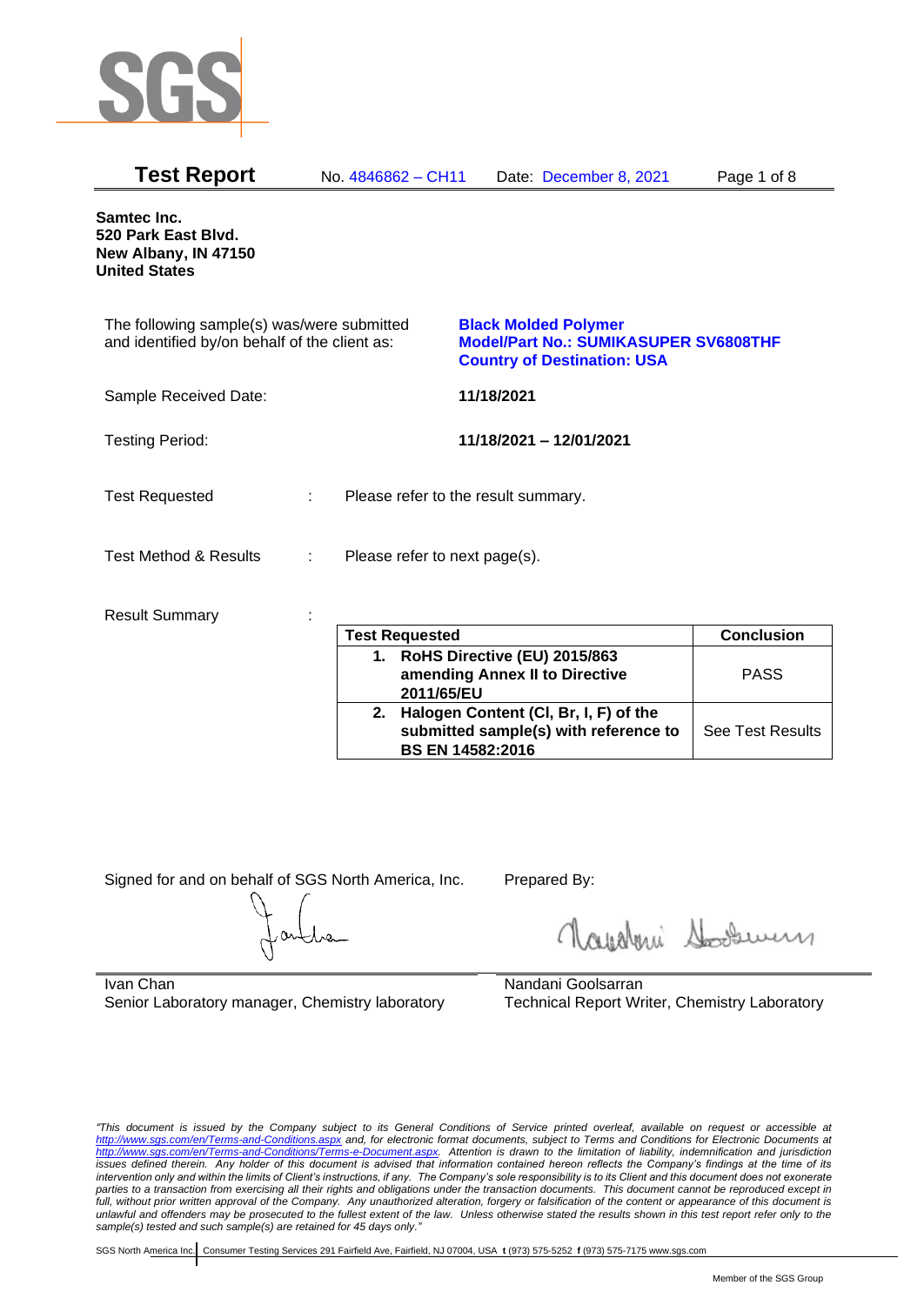

| <b>Test Report</b> | No. 4846862 - CH11 | Date: December 8, 2021 | Page 2 of 8 |
|--------------------|--------------------|------------------------|-------------|
|--------------------|--------------------|------------------------|-------------|

## **1. RoHS Directive (EU) 2015/863 amending Annex II to Directive 2011/65/EU**

### **Testing was done at an SGS Affiliate Laboratory:**

| Specimen | <b>SGS Sample ID</b> | <b>Description</b> |  |
|----------|----------------------|--------------------|--|
| No.      |                      |                    |  |
|          | HKT21-058357.011     | Black plastic      |  |

### Remarks :

(1)  $1 \text{ mg/kg} = 1 \text{ ppm} = 0.0001\%$ 

(2) MDL = Method Detection Limit

(3)  $ND = Not detected$  ( < MDL)

- (4) "-" = Not Regulated
- Test Method : With reference to IEC 62321-4:2013+A1:2017, IEC62321-5:2013, IEC62321-7-2:2017, IEC62321-6:2015 and IEC62321-8:2017, analyzed by ICP-OES, UV-Vis and GC-MS. (Decision Rule: please refer to appendix 1: Category 1)

| Test Item(s)                 | Limit | Unit  | MDL          | 011       |
|------------------------------|-------|-------|--------------|-----------|
| Cadmium (Cd)                 | 100   | mg/kg | $\mathbf{2}$ | <b>ND</b> |
| Lead (Pb)                    | 1,000 | mg/kg | $\mathbf{2}$ | <b>ND</b> |
| Mercury (Hg)                 | 1,000 | mg/kg | $\mathbf{2}$ | <b>ND</b> |
| Hexavalent Chromium (Cr(VI)) | 1,000 | mg/kg | 8            | <b>ND</b> |
| Sum of PBBs                  | 1,000 | mg/kg |              | <b>ND</b> |
| Monobromobiphenyl            |       | mg/kg | 5            | <b>ND</b> |
| Dibromobiphenyl              |       | mg/kg | 5            | <b>ND</b> |
| Tribromobiphenyl             |       | mg/kg | 5            | <b>ND</b> |
| Tetrabromobiphenyl           |       | mg/kg | 5            | <b>ND</b> |
| Pentabromobiphenyl           |       | mg/kg | 5            | <b>ND</b> |
| Hexabromobiphenyl            |       | mg/kg | 5            | <b>ND</b> |
| Heptabromobiphenyl           |       | mg/kg | 5            | <b>ND</b> |
| Octabromobiphenyl            |       | mg/kg | 5            | <b>ND</b> |
| Nonabromobiphenyl            |       | mg/kg | 5            | <b>ND</b> |
| Decabromobiphenyl            |       | mg/kg | 5            | <b>ND</b> |
| Sum of PBDEs                 | 1,000 | mg/kg |              | <b>ND</b> |
| Monobromodiphenyl ether      |       | mg/kg | 5            | <b>ND</b> |
| Dibromodiphenyl ether        |       | mg/kg | 5            | <b>ND</b> |
| Tribromodiphenyl ether       |       | mg/kg | 5            | <b>ND</b> |
| Tetrabromodiphenyl ether     |       | mg/kg | 5            | <b>ND</b> |
| Pentabromodiphenyl ether     |       | mg/kg | 5            | <b>ND</b> |

*"This document is issued by the Company subject to its General Conditions of Service printed overleaf, available on request or accessible at <http://www.sgs.com/en/Terms-and-Conditions.aspx> and, for electronic format documents, subject to Terms and Conditions for Electronic Documents at [http://www.sgs.com/en/Terms-and-Conditions/Terms-e-Document.aspx.](http://www.sgs.com/en/Terms-and-Conditions/Terms-e-Document.aspx) Attention is drawn to the limitation of liability, indemnification and jurisdiction issues defined therein. Any holder of this document is advised that information contained hereon reflects the Company's findings at the time of its intervention only and within the limits of Client's instructions, if any. The Company's sole responsibility is to its Client and this document does not exonerate*  parties to a transaction from exercising all their rights and obligations under the transaction documents. This document cannot be reproduced except in *full, without prior written approval of the Company. Any unauthorized alteration, forgery or falsification of the content or appearance of this document is unlawful and offenders may be prosecuted to the fullest extent of the law. Unless otherwise stated the results shown in this test report refer only to the sample(s) tested and such sample(s) are retained for 45 days only."*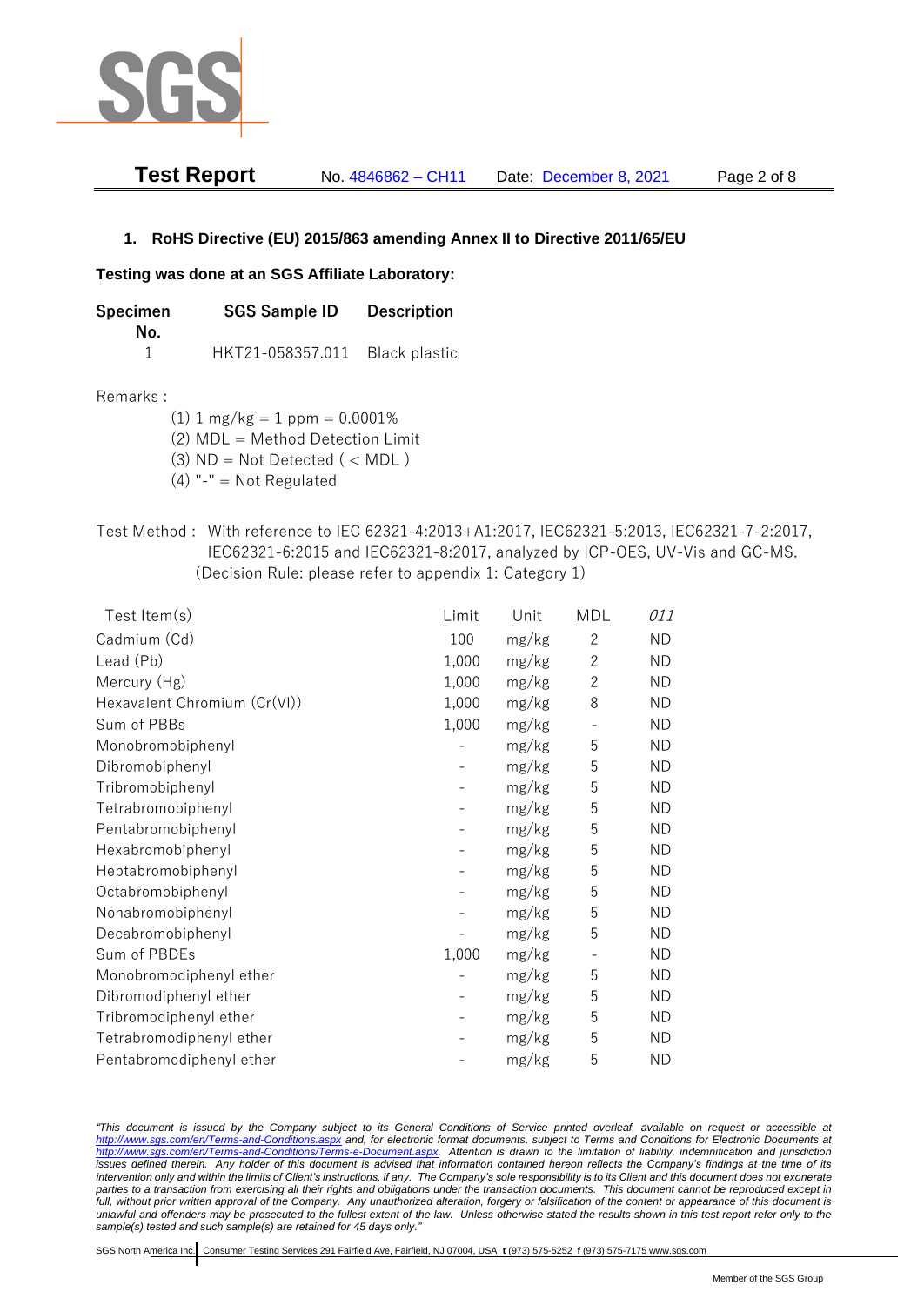

| <b>Test Report</b>                  | No. 4846862 - CH11       | Date: December 8, 2021 |            |            | Page 3 of 8 |
|-------------------------------------|--------------------------|------------------------|------------|------------|-------------|
|                                     |                          |                        |            |            |             |
| Test Item $(s)$                     | Limit                    | Unit                   | <b>MDL</b> | <i>011</i> |             |
| Hexabromodiphenyl ether             |                          | mg/kg                  | 5          | <b>ND</b>  |             |
| Heptabromodiphenyl ether            |                          | mg/kg                  | 5          | ND         |             |
| Octabromodiphenyl ether             | $\overline{\phantom{a}}$ | mg/kg                  | 5          | ND         |             |
| Nonabromodiphenyl ether             | $\overline{\phantom{a}}$ | mg/kg                  | 5          | ND         |             |
| Decabromodiphenyl ether             | $\overline{\phantom{a}}$ | mg/kg                  | 5          | ND         |             |
| Dibutyl Phthalate (DBP)             | 1,000                    | mg/kg                  | 50         | ND         |             |
| Benzylbutyl Phthalate (BBP)         | 1,000                    | mg/kg                  | 50         | ND         |             |
| Bis-(2-ethylhexyl) Phthalate (DEHP) | 1,000                    | mg/kg                  | 50         | ND.        |             |
| Diisobutyl Phthalate (DIBP)         | 1,000                    | mg/kg                  | 50         | ΝD         |             |

Notes :

(1) The maximum permissible limit is quoted from RoHS Directive (EU) 2015/863. IEC 62321 series is equivalent to EN 62321 series [http://www.cenelec.eu/dyn/www/f?p=104:30:1742232870351101::::FSP\\_ORG\\_ID,FSP\\_LANG\\_](http://www.cenelec.eu/dyn/www/f?p=104:30:1742232870351101::::FSP_ORG_ID,FSP_LANG_ID:1258637,25) [ID:1258637,25](http://www.cenelec.eu/dyn/www/f?p=104:30:1742232870351101::::FSP_ORG_ID,FSP_LANG_ID:1258637,25)

## **2. Halogen**

## **Testing was done at an SGS Affiliate Laboratory:**

Test Method : With reference to EN 14582:2016, analysis was performed by IC.

| Test Item $(s)$ | Limit                    | Unit  | MDL | 011 |
|-----------------|--------------------------|-------|-----|-----|
| Fluorine (F)    | $\overline{\phantom{a}}$ | mg/kg | 50  | ND. |
| Chlorine (CI)   | $\overline{\phantom{a}}$ | mg/kg | 50  | ND  |
| Bromine (Br)    | $\overline{\phantom{a}}$ | mg/kg | 50  | ΝD  |
| lodine (I)      |                          | mg/kg | 50  | ND  |
|                 |                          |       |     |     |

Notes :

(1) The measurement report of the expanded uncertainty with confident level 95% by coverage factor k=2, is 20% for each analyte of Fluorine, Chlorine, Bromine and Iodine.

*<sup>&</sup>quot;This document is issued by the Company subject to its General Conditions of Service printed overleaf, available on request or accessible at <http://www.sgs.com/en/Terms-and-Conditions.aspx> and, for electronic format documents, subject to Terms and Conditions for Electronic Documents at [http://www.sgs.com/en/Terms-and-Conditions/Terms-e-Document.aspx.](http://www.sgs.com/en/Terms-and-Conditions/Terms-e-Document.aspx) Attention is drawn to the limitation of liability, indemnification and jurisdiction issues defined therein. Any holder of this document is advised that information contained hereon reflects the Company's findings at the time of its intervention only and within the limits of Client's instructions, if any. The Company's sole responsibility is to its Client and this document does not exonerate*  parties to a transaction from exercising all their rights and obligations under the transaction documents. This document cannot be reproduced except in *full, without prior written approval of the Company. Any unauthorized alteration, forgery or falsification of the content or appearance of this document is unlawful and offenders may be prosecuted to the fullest extent of the law. Unless otherwise stated the results shown in this test report refer only to the sample(s) tested and such sample(s) are retained for 45 days only."*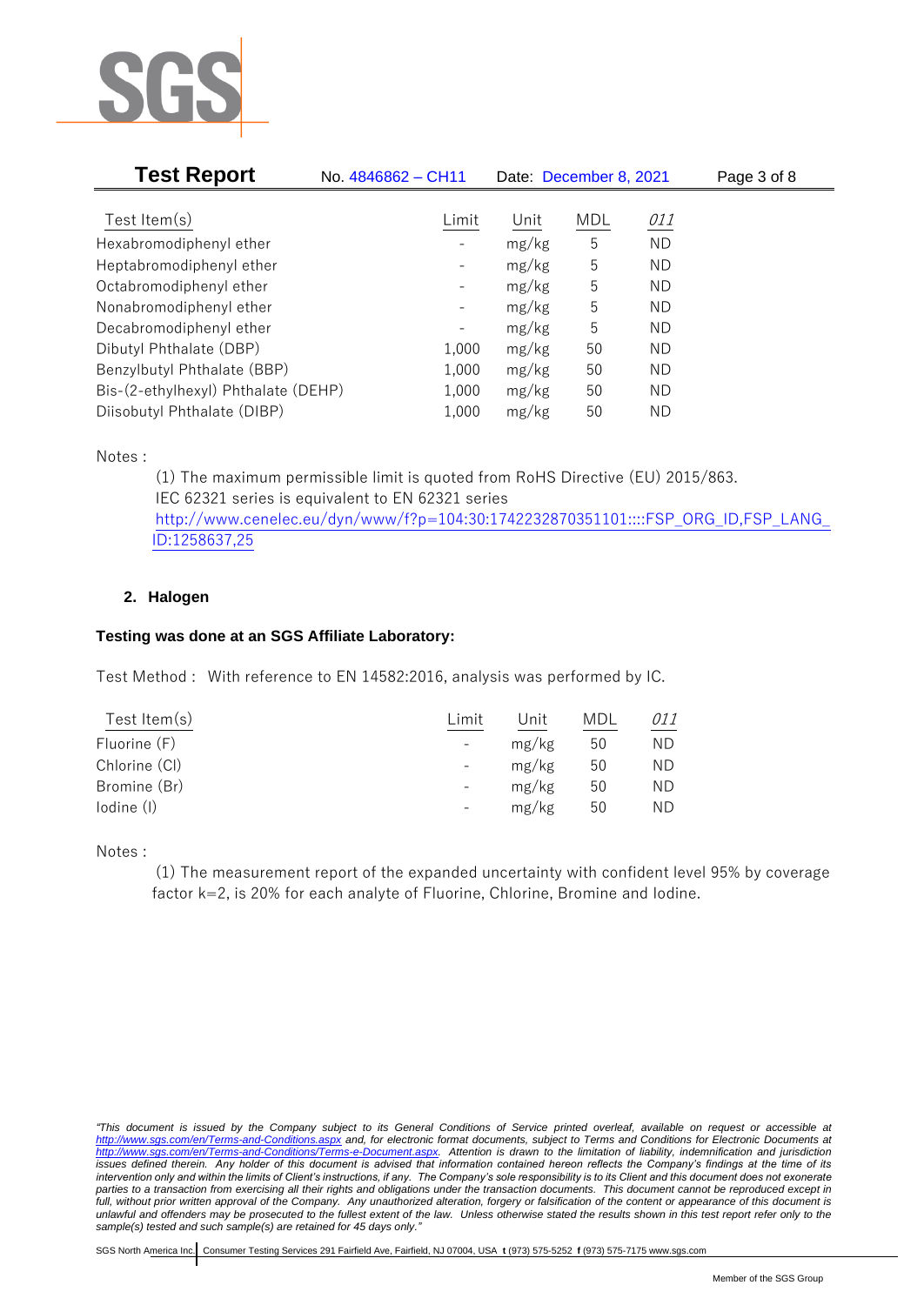

#### Appendix 1

| Category       | Decision Rule Statement                                                                                                                                                                                                                                                                                                                                                                                                                                                                                                                                                                                                                                                                                                                                                                                                                                                                                                                                                                                                                                                                                                                                                                                                                                                                                                                                                                                                                                                                                           |  |  |  |
|----------------|-------------------------------------------------------------------------------------------------------------------------------------------------------------------------------------------------------------------------------------------------------------------------------------------------------------------------------------------------------------------------------------------------------------------------------------------------------------------------------------------------------------------------------------------------------------------------------------------------------------------------------------------------------------------------------------------------------------------------------------------------------------------------------------------------------------------------------------------------------------------------------------------------------------------------------------------------------------------------------------------------------------------------------------------------------------------------------------------------------------------------------------------------------------------------------------------------------------------------------------------------------------------------------------------------------------------------------------------------------------------------------------------------------------------------------------------------------------------------------------------------------------------|--|--|--|
|                | The decision rule for conformity reporting is based on the non-binary statement with quard band (is<br>equal to the expanded measurement uncertainty with a 95% coverage probability, w = U95) in<br>ILAC-G8:09/2019 Clause 4.2.3.<br>"Pass - the measured value is within (or below / above) the acceptance limit, where the<br>А.<br>acceptance limit is below / above to the quard band." or "Pass - The measured values were<br>observed in tolerance at the points tested. The specific false accept risk is up to 2.5%.".<br>B.<br>"Conditional Pass - The measured values were observed in tolerance at the points tested.<br>However, a portion of the expanded measurement uncertainty intervals about one or more<br>measured values exceeded / out of tolerance. When the measured result is close to the<br>tolerance, the specific false accept risk is up to 50%."<br>C.<br>"Conditional Fail - One or more measured values were observed out of tolerance at the<br>points tested. However, a portion of the expanded measurement uncertainty intervals about<br>one or more measured values were in tolerance. When the measured result is close to the<br>tolerance, the specific false reject risk is up to 50%.".<br>"Fail - the measured value is out of (or below / above) the tolerance limit added / subtracted<br>D.<br>to the quard band." or "Fail - One or more measured values were observed out of tolerance<br>at the points tested". The specific false reject risk is up to 2.5%. |  |  |  |
| $\overline{2}$ | The decision rule for conformity reporting is based on BS EN 1811:2011+A1:2015: Reference test<br>method for release of nickel from all post assemblies which are inserted into pierced parts of the<br>human body and articles intended to come into direct and prolonged contact with the skin in<br>Section 9.2 interpretation of results.                                                                                                                                                                                                                                                                                                                                                                                                                                                                                                                                                                                                                                                                                                                                                                                                                                                                                                                                                                                                                                                                                                                                                                     |  |  |  |
| 3              | The decision rule for conformity reporting is based on the general consideration of simple<br>acceptance as stated in ISO/IEC Guide 98-3: "Uncertainty of measurement - Part 3: Guide to the<br>expression of uncertainty in measurement (GUM 1995)", and more specifically for analytical<br>measurements to the EURACHEM/CITAC Guide 2012 "Quantifying Uncertainty in Analytical<br>Measurement".                                                                                                                                                                                                                                                                                                                                                                                                                                                                                                                                                                                                                                                                                                                                                                                                                                                                                                                                                                                                                                                                                                               |  |  |  |
| 4              | The decision rule for conformity reporting is according to the IEC 62321-7-1 Edition 1.0 2015-09<br>Section 7: Table 1-(comparison to standard and interpretation of result)                                                                                                                                                                                                                                                                                                                                                                                                                                                                                                                                                                                                                                                                                                                                                                                                                                                                                                                                                                                                                                                                                                                                                                                                                                                                                                                                      |  |  |  |
| 5              | The decision rule for conformity reporting is according to the IEC 62321-3-1 Edition 1.0 2013-06<br>Annex A.3 interpretation of result.                                                                                                                                                                                                                                                                                                                                                                                                                                                                                                                                                                                                                                                                                                                                                                                                                                                                                                                                                                                                                                                                                                                                                                                                                                                                                                                                                                           |  |  |  |
| Б              | The decision rule for conformity reporting is according to the GB/T 26125-2011 Annex A to H                                                                                                                                                                                                                                                                                                                                                                                                                                                                                                                                                                                                                                                                                                                                                                                                                                                                                                                                                                                                                                                                                                                                                                                                                                                                                                                                                                                                                       |  |  |  |
| 7              | The decision rule for conformity reporting is according to the requested specification or standard<br>(ASTM F963-17 section 4.3.5)                                                                                                                                                                                                                                                                                                                                                                                                                                                                                                                                                                                                                                                                                                                                                                                                                                                                                                                                                                                                                                                                                                                                                                                                                                                                                                                                                                                |  |  |  |
| 8              | The decision rule for conformity reporting is according to the requested specification or standard<br>(AS/NZS ISO 8124 Part 3 section 4.2)                                                                                                                                                                                                                                                                                                                                                                                                                                                                                                                                                                                                                                                                                                                                                                                                                                                                                                                                                                                                                                                                                                                                                                                                                                                                                                                                                                        |  |  |  |
| Remark         | If the decision rule is not feasible to be used and the uncertainty of the result is able to be provided,<br>the uncertainty range of the result will be shown in the report. Otherwise, only result will be shown<br>in the report.                                                                                                                                                                                                                                                                                                                                                                                                                                                                                                                                                                                                                                                                                                                                                                                                                                                                                                                                                                                                                                                                                                                                                                                                                                                                              |  |  |  |

*"This document is issued by the Company subject to its General Conditions of Service printed overleaf, available on request or accessible at <http://www.sgs.com/en/Terms-and-Conditions.aspx> and, for electronic format documents, subject to Terms and Conditions for Electronic Documents at [http://www.sgs.com/en/Terms-and-Conditions/Terms-e-Document.aspx.](http://www.sgs.com/en/Terms-and-Conditions/Terms-e-Document.aspx) Attention is drawn to the limitation of liability, indemnification and jurisdiction issues defined therein. Any holder of this document is advised that information contained hereon reflects the Company's findings at the time of its intervention only and within the limits of Client's instructions, if any. The Company's sole responsibility is to its Client and this document does not exonerate parties to a transaction from exercising all their rights and obligations under the transaction documents. This document cannot be reproduced except in full, without prior written approval of the Company. Any unauthorized alteration, forgery or falsification of the content or appearance of this document is unlawful and offenders may be prosecuted to the fullest extent of the law. Unless otherwise stated the results shown in this test report refer only to the sample(s) tested and such sample(s) are retained for 45 days only."*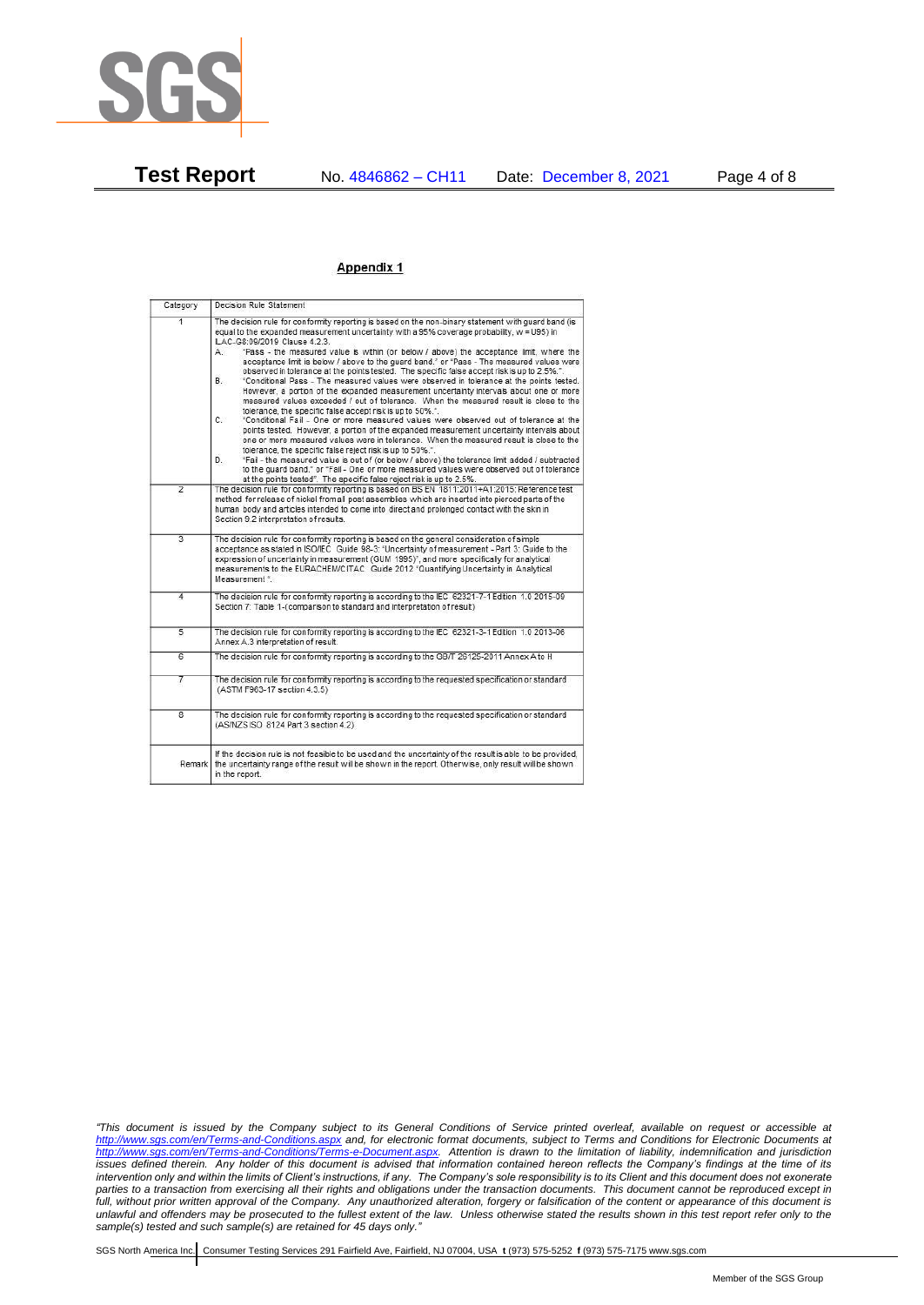

| <b>Test Report</b> | No. 4846862 - CH11 | Date: December 8, 2021 | Page 5 of 8 |
|--------------------|--------------------|------------------------|-------------|
|--------------------|--------------------|------------------------|-------------|

Flowchart:



Note : 1) Boiling water test method was also performed for the analysis of Cr (VI) in metal sample. 2) The polymeric samples were dissolved totally by pre-conditioning method according to above flow chat for Cd, Pb and Hg contents analysis

| Operator:      | Chiu Kan Yuen/ Tang Koon Pang (Acid digestion) |  |
|----------------|------------------------------------------------|--|
|                | Chiu Kan Yuen (Dry Ashing)                     |  |
|                | Nick Liu (Hexavalent Chromium)                 |  |
|                | Kent Wan (PBBs and PBDEs)                      |  |
| Section Chief: | Chan Chun Kit, Dickson                         |  |

*"This document is issued by the Company subject to its General Conditions of Service printed overleaf, available on request or accessible at <http://www.sgs.com/en/Terms-and-Conditions.aspx> and, for electronic format documents, subject to Terms and Conditions for Electronic Documents at [http://www.sgs.com/en/Terms-and-Conditions/Terms-e-Document.aspx.](http://www.sgs.com/en/Terms-and-Conditions/Terms-e-Document.aspx) Attention is drawn to the limitation of liability, indemnification and jurisdiction issues defined therein. Any holder of this document is advised that information contained hereon reflects the Company's findings at the time of its intervention only and within the limits of Client's instructions, if any. The Company's sole responsibility is to its Client and this document does not exonerate*  parties to a transaction from exercising all their rights and obligations under the transaction documents. This document cannot be reproduced except in *full, without prior written approval of the Company. Any unauthorized alteration, forgery or falsification of the content or appearance of this document is unlawful and offenders may be prosecuted to the fullest extent of the law. Unless otherwise stated the results shown in this test report refer only to the sample(s) tested and such sample(s) are retained for 45 days only."*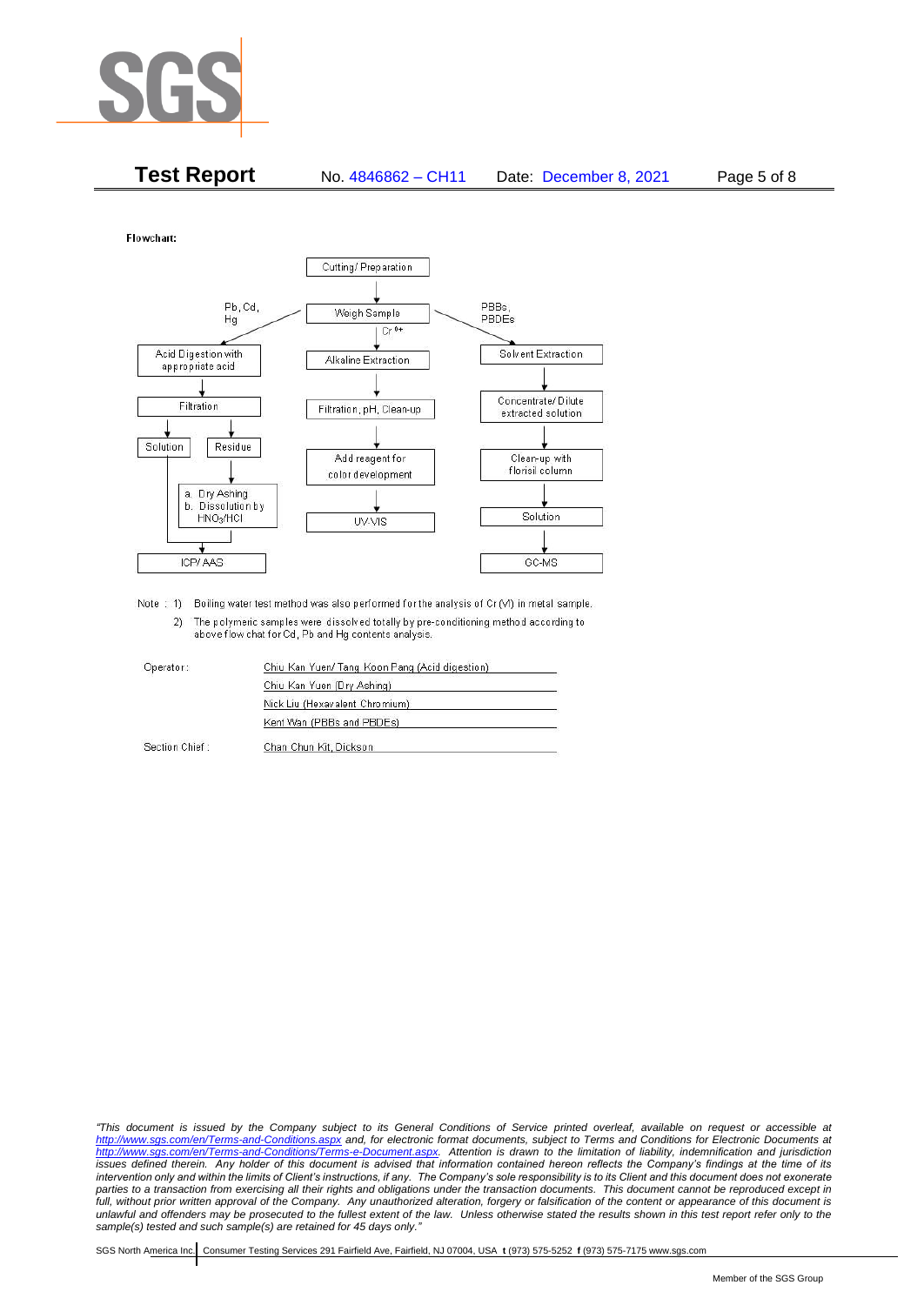

# **Test Report** No. 4846862 – CH11 Date: December 8, 2021 Page 6 of 8

#### **Flowchart for Phthalates measurement**

Method: IEC 62321-8:2017



Tested by Checked by Lumpy Lee Edmund Kwan

*"This document is issued by the Company subject to its General Conditions of Service printed overleaf, available on request or accessible at <http://www.sgs.com/en/Terms-and-Conditions.aspx> and, for electronic format documents, subject to Terms and Conditions for Electronic Documents at [http://www.sgs.com/en/Terms-and-Conditions/Terms-e-Document.aspx.](http://www.sgs.com/en/Terms-and-Conditions/Terms-e-Document.aspx) Attention is drawn to the limitation of liability, indemnification and jurisdiction issues defined therein. Any holder of this document is advised that information contained hereon reflects the Company's findings at the time of its intervention only and within the limits of Client's instructions, if any. The Company's sole responsibility is to its Client and this document does not exonerate*  parties to a transaction from exercising all their rights and obligations under the transaction documents. This document cannot be reproduced except in *full, without prior written approval of the Company. Any unauthorized alteration, forgery or falsification of the content or appearance of this document is unlawful and offenders may be prosecuted to the fullest extent of the law. Unless otherwise stated the results shown in this test report refer only to the sample(s) tested and such sample(s) are retained for 45 days only."*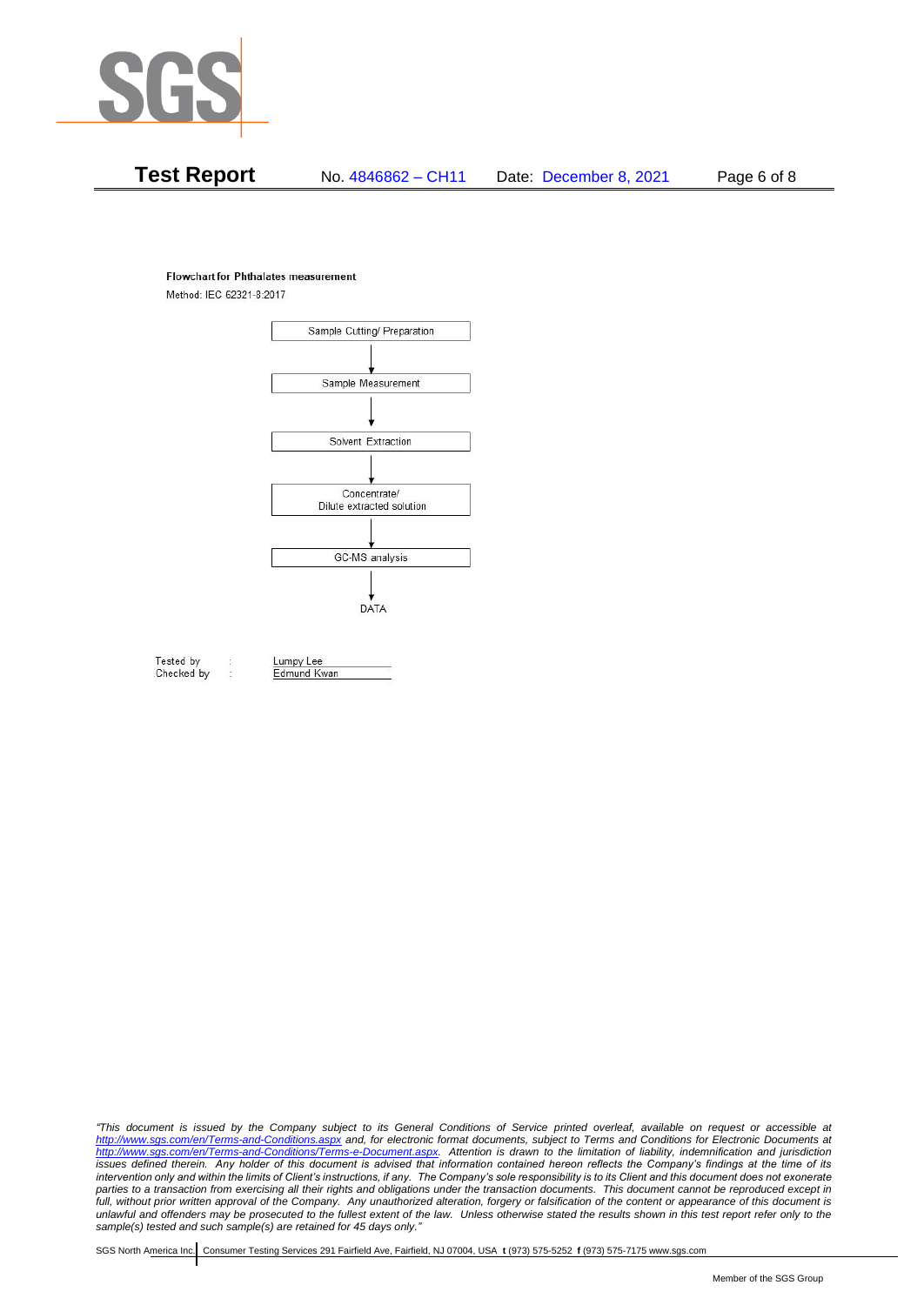

# **Test Report** No. 4846862 – CH11 Date: December 8, 2021 Page 7 of 8

#### **Flowchart for Halogen Free Test**

Method: BS EN14582:2016



Operator: Supervisor: Tang Ying Sam Chan Chun Kit (Dickson)

*"This document is issued by the Company subject to its General Conditions of Service printed overleaf, available on request or accessible at <http://www.sgs.com/en/Terms-and-Conditions.aspx> and, for electronic format documents, subject to Terms and Conditions for Electronic Documents at [http://www.sgs.com/en/Terms-and-Conditions/Terms-e-Document.aspx.](http://www.sgs.com/en/Terms-and-Conditions/Terms-e-Document.aspx) Attention is drawn to the limitation of liability, indemnification and jurisdiction issues defined therein. Any holder of this document is advised that information contained hereon reflects the Company's findings at the time of its intervention only and within the limits of Client's instructions, if any. The Company's sole responsibility is to its Client and this document does not exonerate*  parties to a transaction from exercising all their rights and obligations under the transaction documents. This document cannot be reproduced except in *full, without prior written approval of the Company. Any unauthorized alteration, forgery or falsification of the content or appearance of this document is unlawful and offenders may be prosecuted to the fullest extent of the law. Unless otherwise stated the results shown in this test report refer only to the sample(s) tested and such sample(s) are retained for 45 days only."*